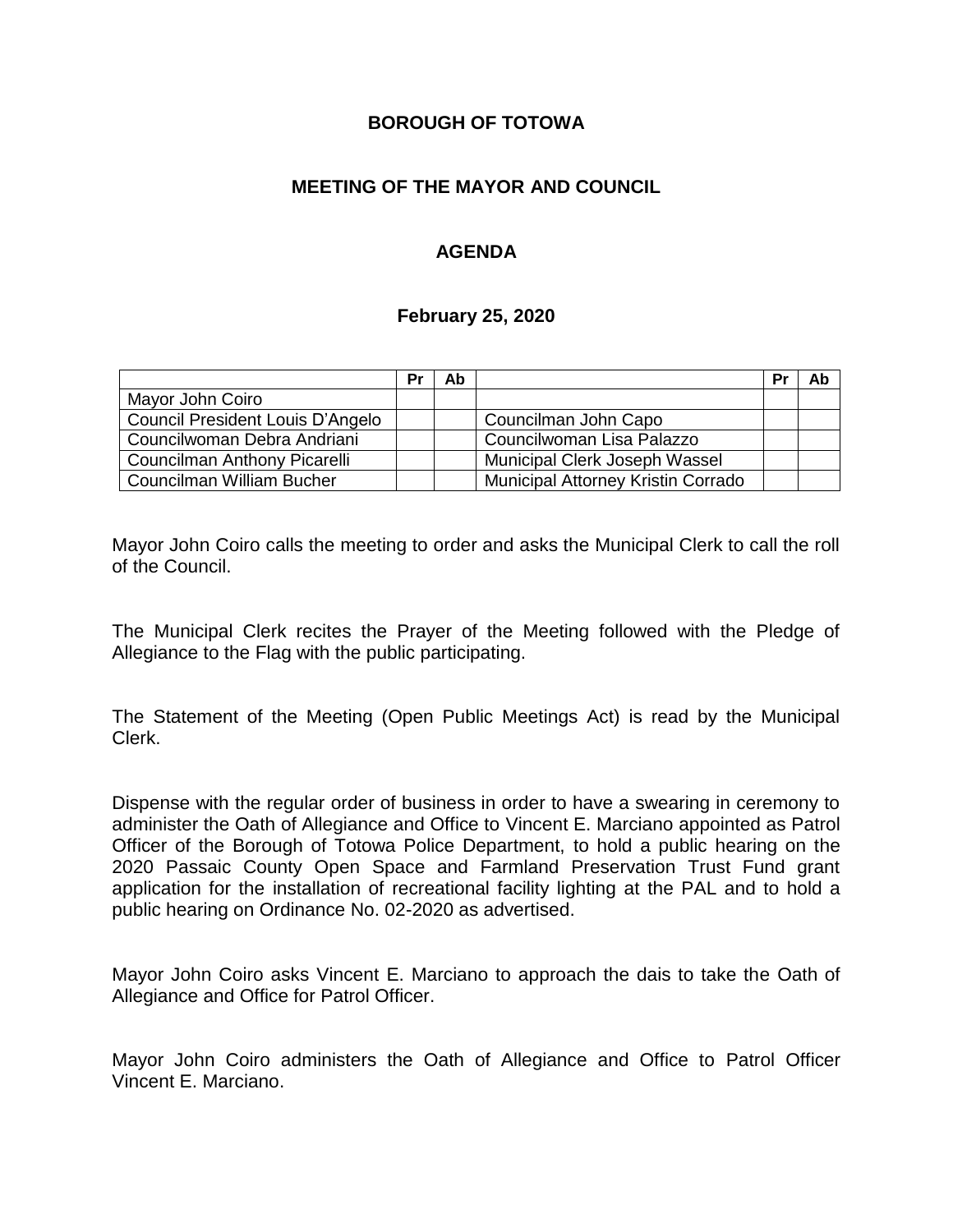A badge symbolic to the rank of Patrol Officer is presented to Patrol Officer Vincent E. Marciano by Police Chief Robert Coyle.

Congratulations are extended to Patrol Officer Vincent E. Marciano.

Recess.

The Municipal Clerk announces that the 2020 Passaic County Open Space and Farmland Preservation Trust Fund grant application for the installation of recreational facility lighting at the PAL fields has been advertised for public hearing for Tuesday, February 25, 2020.

The Municipal Clerk reads the Open Space Public Hearing Notice.

Open public hearing.

Mayor Coiro asks if any citizens wish to be heard on the 2020 Open Space grant application.

#### **CITIZENS HEARD:**

Close public hearing.

Resolution Authorizing A Grant Application To The Passaic County Open Space, Farmland And Historic Preservation Trust Fund For The PAL Fields Recreational Lighting Project By The Borough Of Totowa.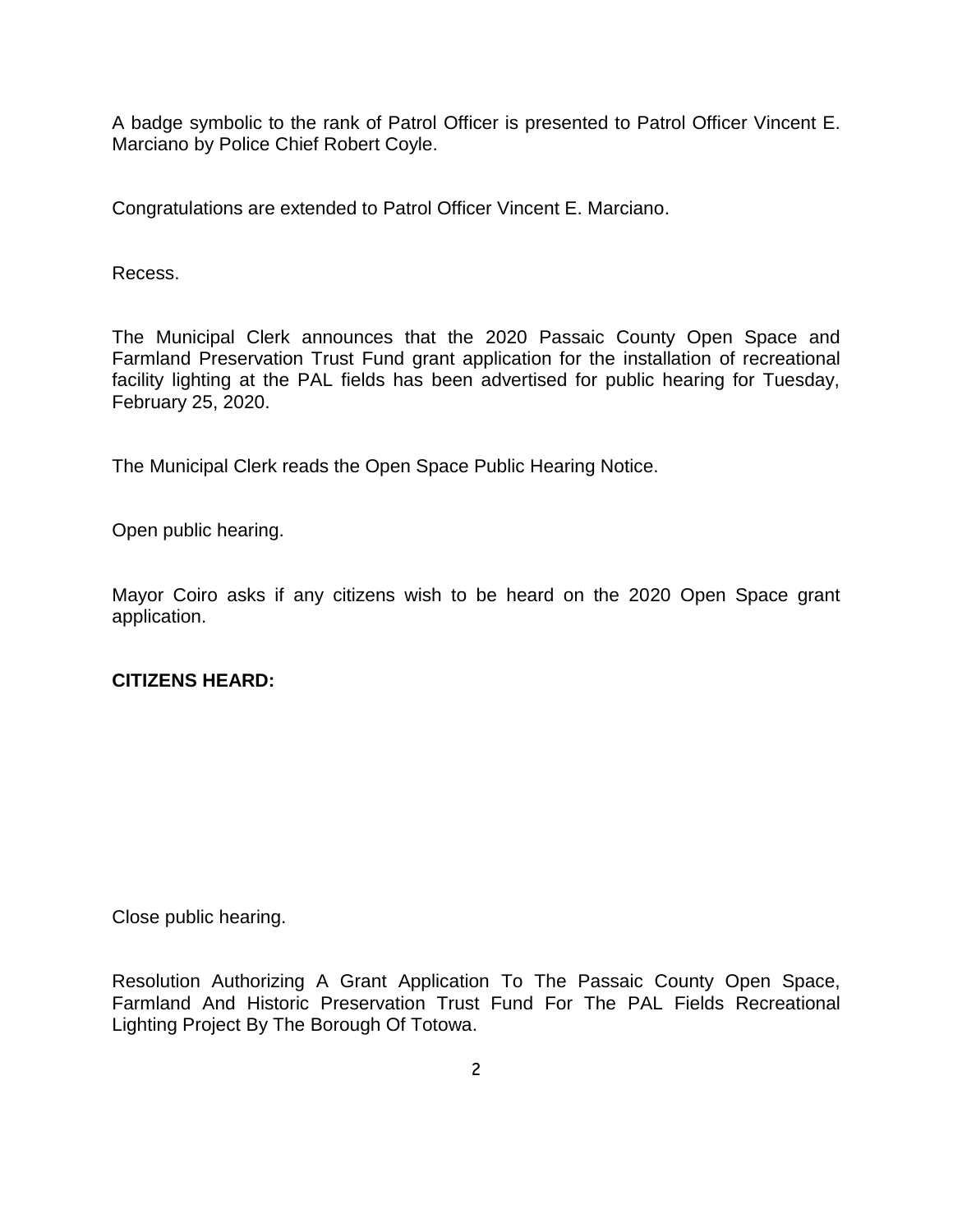The Municipal Clerk announces that Ordinance No. 02-2020 has been advertised for public hearing for Tuesday, February 25, 2020.

The Municipal Clerk reads the legal notice and the title of Ordinance No. 02-2020 (Flood Damage Prevention).

Open public hearing.

Mayor Coiro asks if any citizens wish to be heard on Ordinance No. 02-2020.

### **CITIZENS HEARD:**

Close public hearing.

The Municipal Clerk reads Ordinance No. 02-2020 by title.

Adopt Ordinance No. 02-2020.

Revert to the regular order of business.

Report from Members of the Council, Municipal Clerk and Municipal Attorney.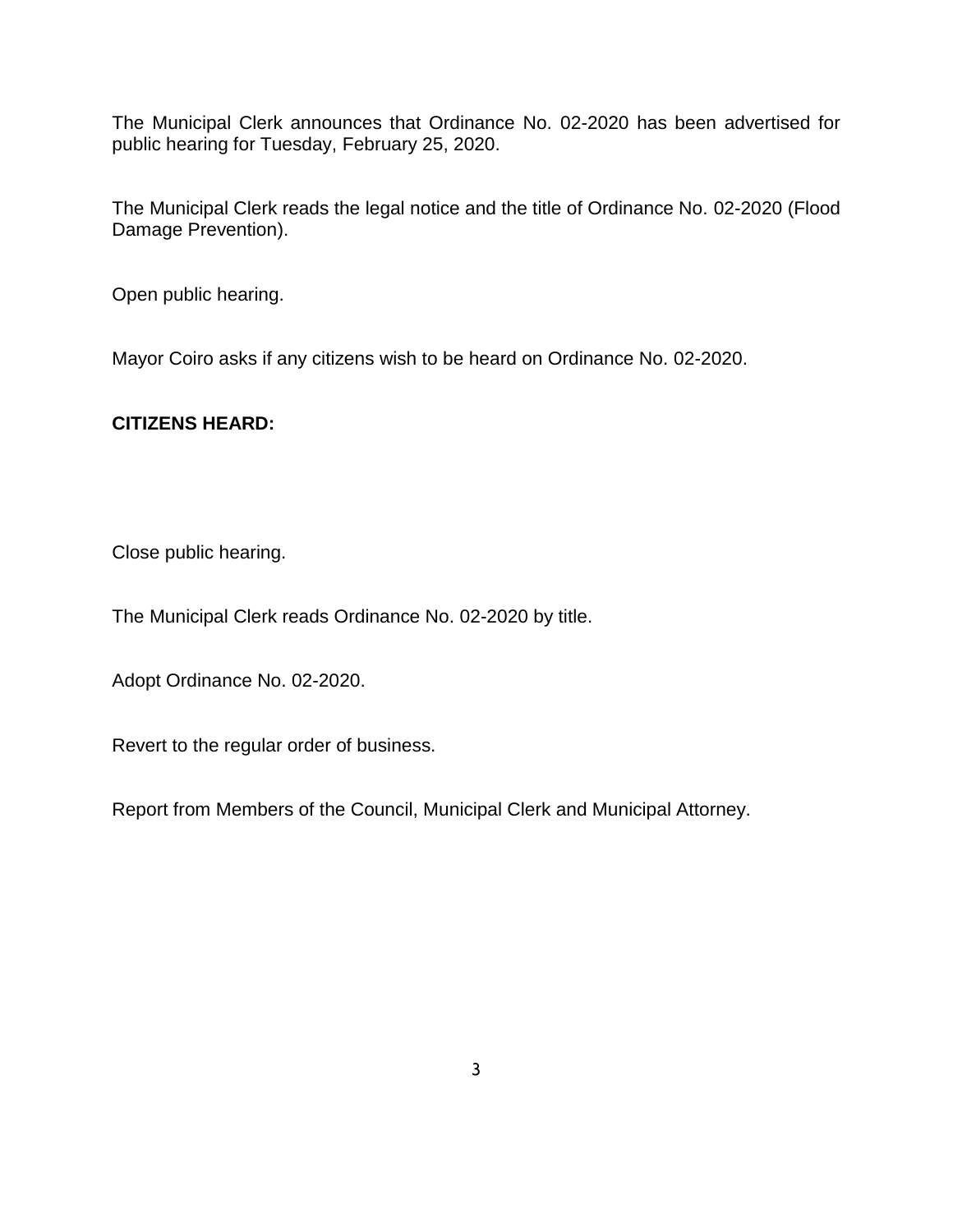Minutes of the Mayor and Council for the meeting of February 11, 2020.

# **COMMITTEE ON FINANCE: PICARELLI, D'ANGELO, CAPO.**

Resolution No. 2020-05 for the payment of bills.

Resolution authorizing the Treasurer to issue refunds to various property owners due to overpayment of 1st Quarter 2020 taxes.

# **COMMITTEE ON PUBLIC SAFETY: D'ANGELO, CAPO, BUCHER.**

Resolution Of The Borough Of Totowa Authorizing The Payment Of Terminal Leave Benefits To Carl J. Cifaldi.

Payment of an additional contribution to the Borough Of Totowa First Aid Squad, Inc. in the amount of \$8,074.00 for their 2019 TSAP.

Firemen's applications for transfer for David C. MacDonald, Jr. from Riverview Park Fire Company to Fire Rescue and Giovanni Madrid from Riverview Park Fire Company to Volunteer Fire Company No. 1.

Recommendation of the Committee to appoint a School Crossing Guard.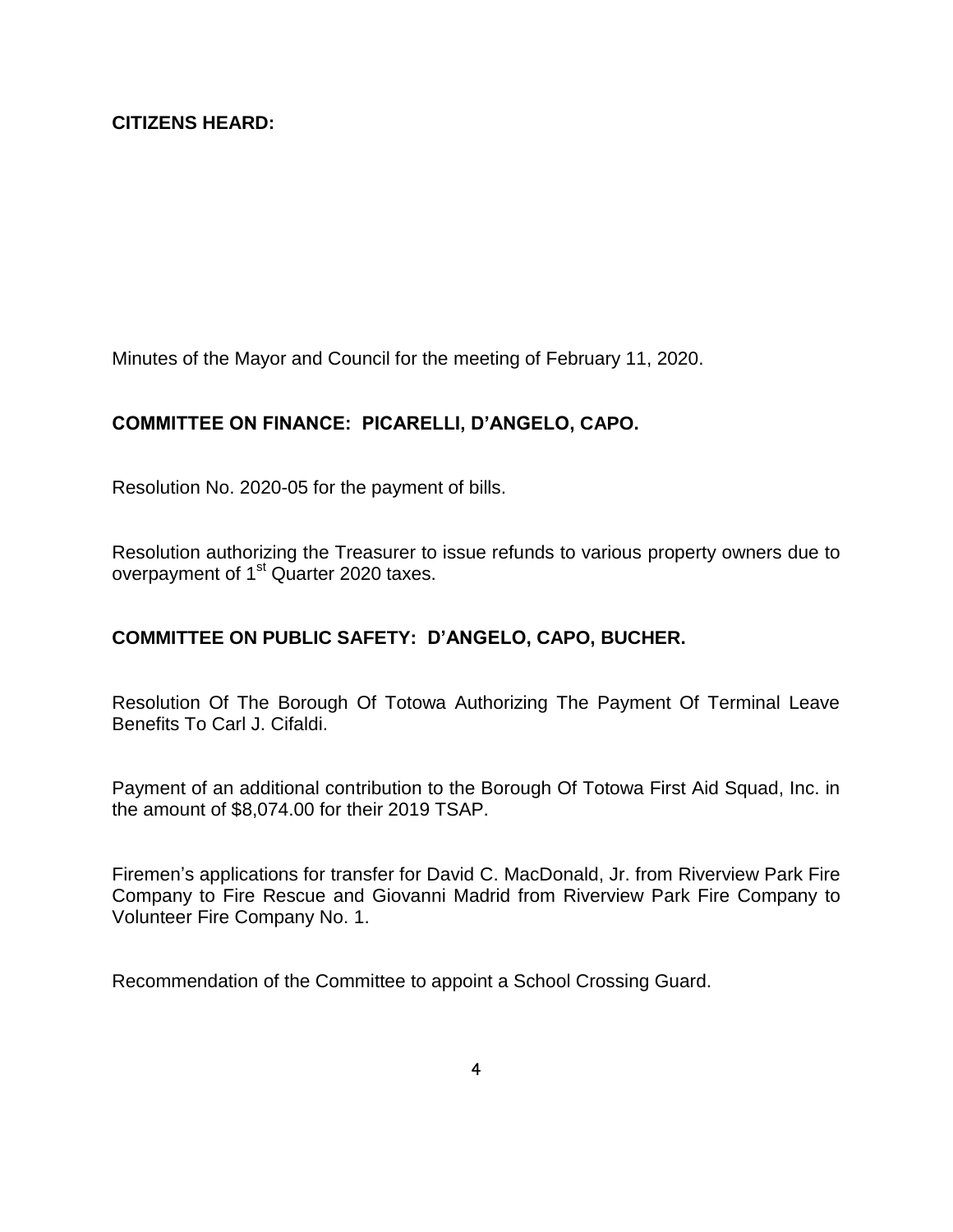Appointment by the Mayor.

Confirm the appointment.

## **COMMITTEE ON PUBLIC WORKS: BUCHER, PALAZZO, PICARELLI.**

Resolution Granting To The County Of Passaic A Guarantee In Lieu Of Performance Bond For Work Performed On A Passaic County Highway.

### **COMMITTEE ON ENG. & PUB. PROPERTY: CAPO, ANDRIANI, D'ANGELO.**

Resolution authorizing the application to the Passaic County Community Development Block Grant Program for the rehabilitation of the Borough's Sanitary Sewer Main on Lincoln Avenue between Totowa Road and Franklin Place.

Resolution In Support Of The Federal Fair Housing Law And New Jersey Law Against Discrimination.

Resolution Authorizing Contract For The Removal And Replacement Of Roofing System At Roof Between Library And Municipal Building.

Letter from American Legion Memorial Post No. 227 requesting permission to use the Municipal Parking Lot on Saturday, May 2, 2020 for a trip to Atlantic City.

#### **COMMITTEE ON LIAISON & INSPECTION: ANDRIANI, BUCHER, PALAZZO.**

Resolution Authorizing Contract For Geese Control Services For 2020.